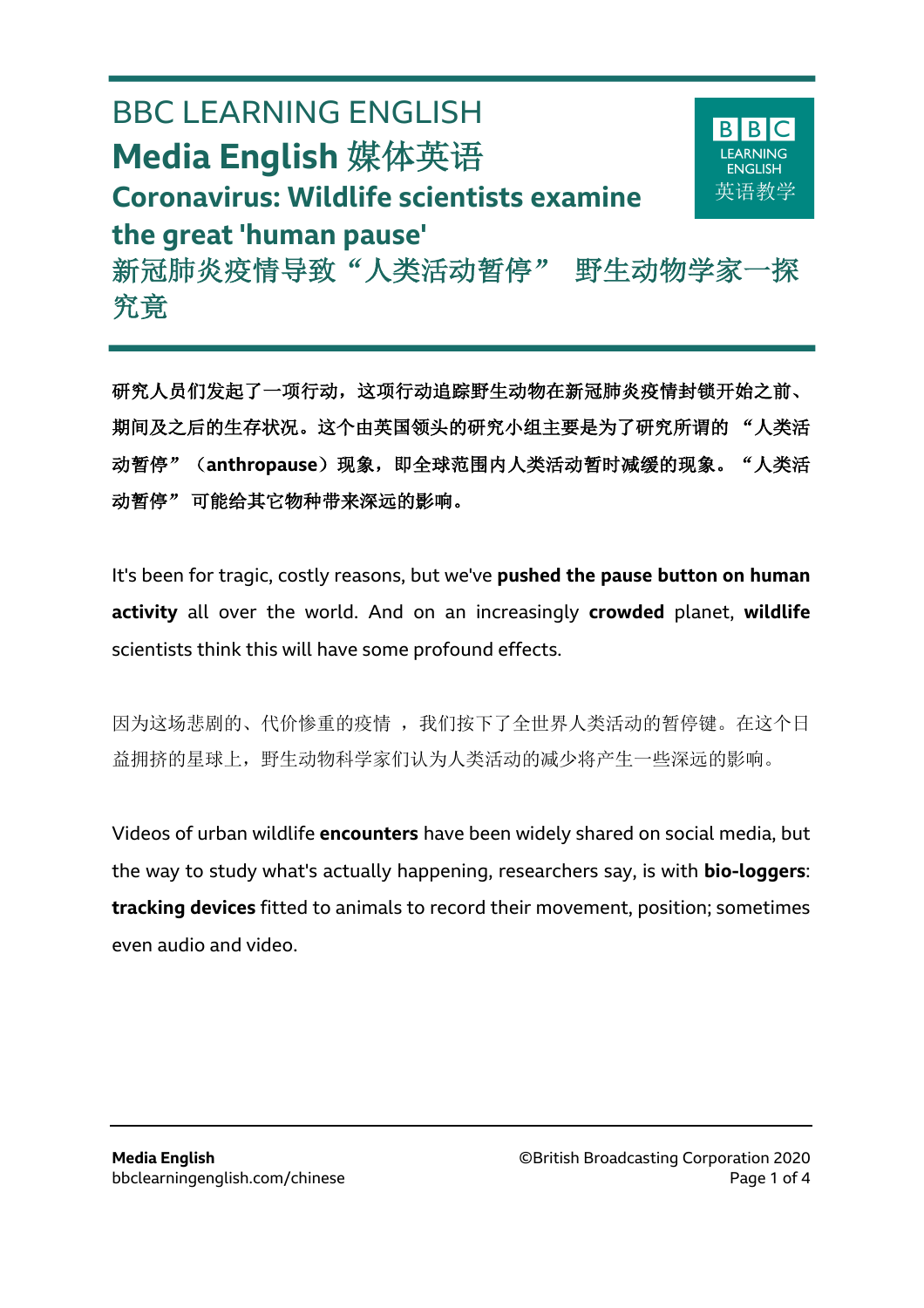在城市中邂逅野生动物的视频在社交媒体上被广泛分享,但研究人员们说,研究实际 情况的方法是使用生物记录器,就是安装在动物身上的追踪装置,用来记录它们的行 动、位置,甚至可以录音和拍视频。

In dozens of studies, researchers have fitted trackers to species from **African elephants** to **migrating cuckoos**, and some of their data's been automatically uploaded throughout lockdown, giving a unique insight into how our presence and absence affect those animals.

在数十项研究中,研究人员们为非洲象、迁徙的布谷鸟等物种安装了追踪器,从它们 身上获取的一些数据在疫情封锁期间会自动上传,这让我们有了独特的视角,了解我 们的存在和不存在对这些动物造成的影响。

A glimpse of how animals move around while roads are much less busy, for example, could show us where to put wildlife crossings and corridors, or where small changes in our transport network could have the most positive impact for nature.

例如,观察动物是如何在道路不那么繁忙的时候四处走动的,可以告诉我们在哪里设 置野生动物安全桥和通道,或提示我们在交通网络中做出微小的变化以给大自然带来 最积极的影响。

#### **1.** 词汇表

| pushed the pause button on | 按下了暂停键 |
|----------------------------|--------|
| human activity             | 人类活动   |
| crowded                    | 拥挤的    |
| wildlife                   | 野生动植物  |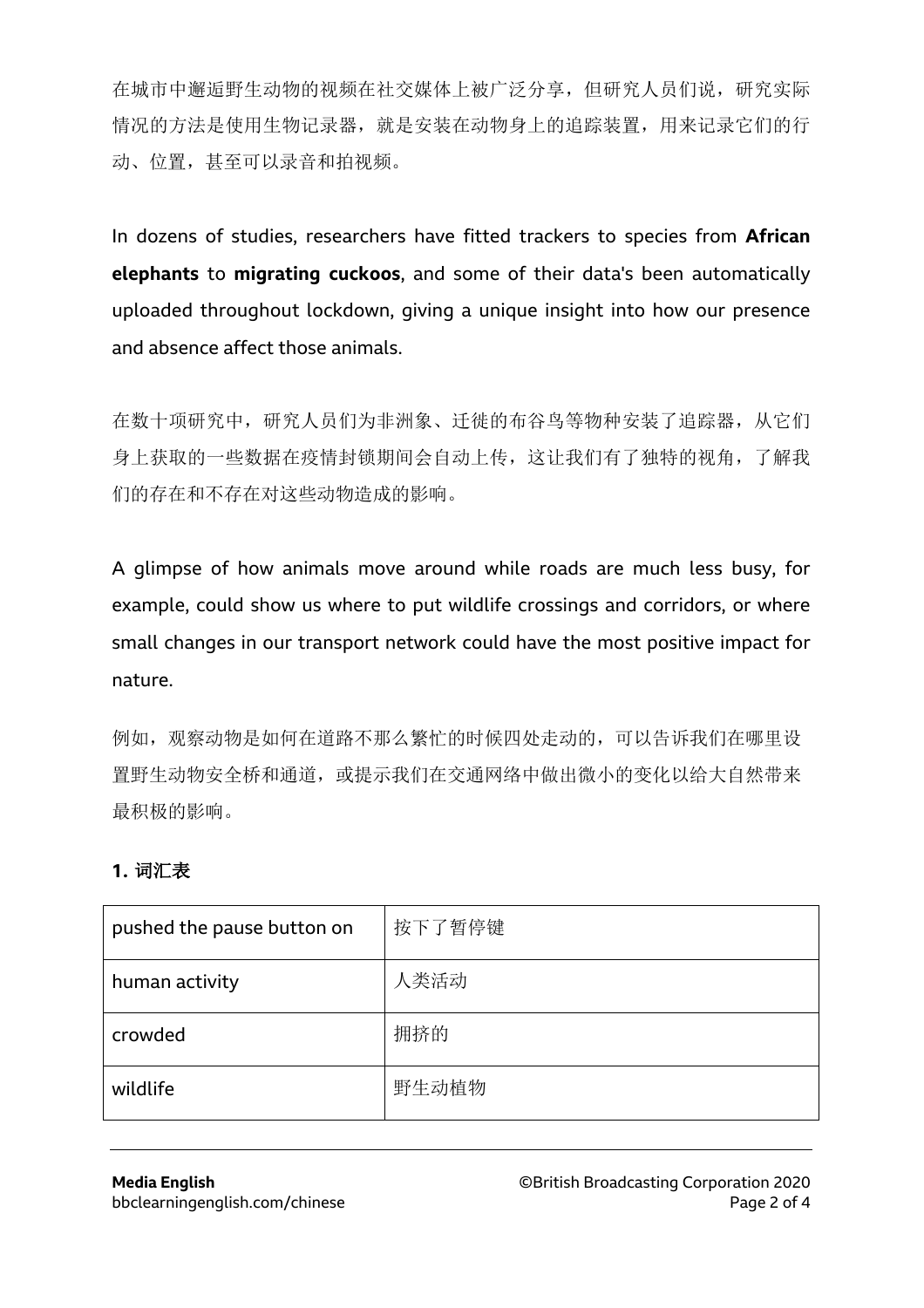| encounters        | 偶然相遇             |
|-------------------|------------------|
| bio-loggers       | (用来追踪动物行为的)生物记录器 |
| tracking devices  | 追踪装置             |
| African elephants | 非洲象              |
| migrating         | 迁徙的              |
| cuckoos           | 布谷鸟, 杜鹃          |

## **2.** 阅读理解:请在读完上文后,回答下列问题。(答案见下页)

1. True or false? *Scientists think the pause in human activity could have some profound impacts on nature.*

2. What videos have been widely shared because of the lockdown, according to the text?

3. What are bio-loggers?

4. What could the movement of animals on a much less busy road show us?